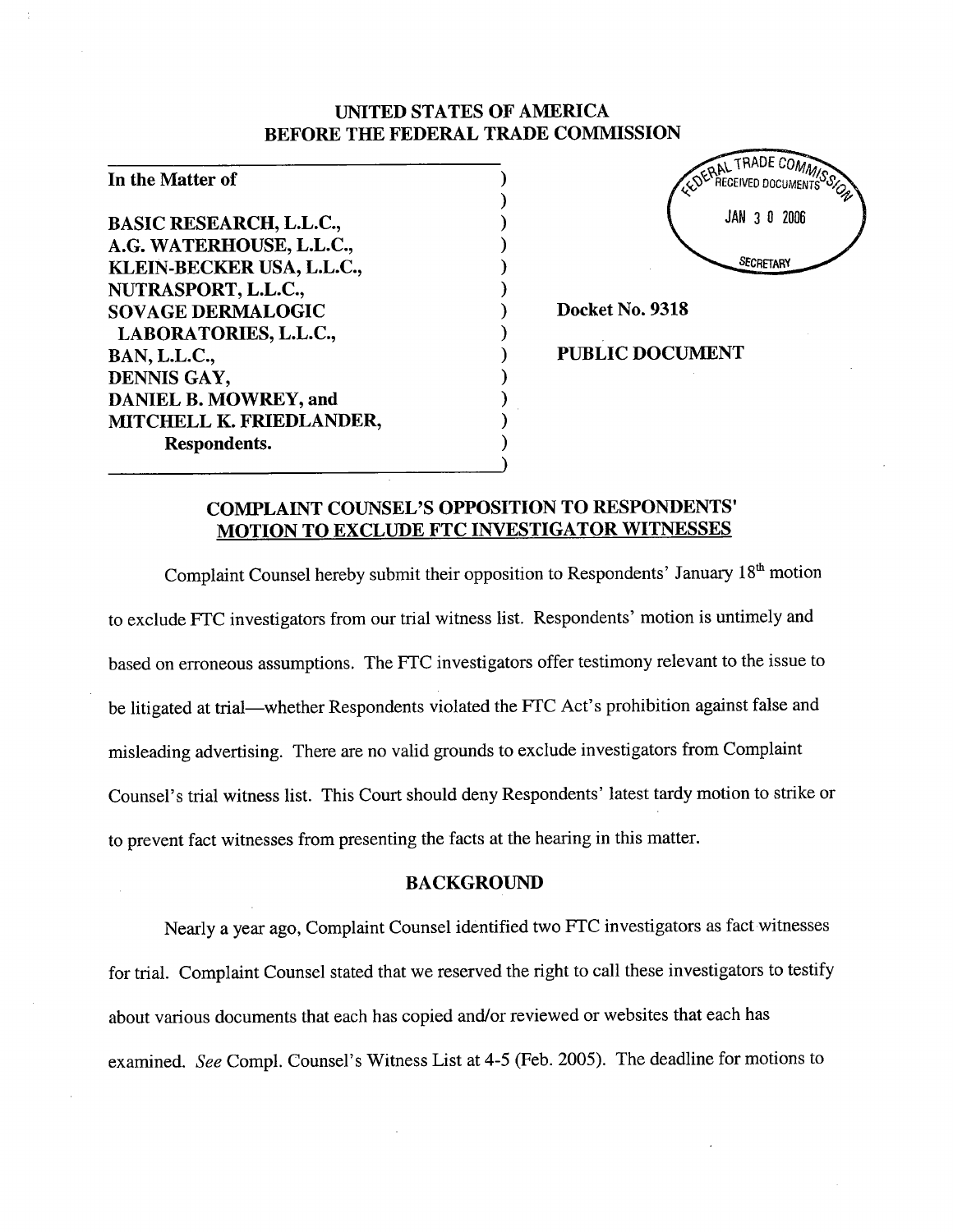strike and motions in limine expired soon thereafter. See Scheduling Order, Aug. 11, 2004, at 2. Respondents did not move to strike or limit the testimony of the FTC investigators before the expiration of the deadline for motions to strike in early 2005.

Pursuant to the deadline set in the Court's Second Revised Scheduling Order, Complaint Counsel identified the same FTC investigators as fact witnesses in early November 2005. This witness list did not change the topics on which these witnesses would offer testimony. See Compl. Counsel's Witness List at 6 (Nov. 8, 2005).

The Second Revised Scheduling Order did not reset or extend the previously-expired deadline for motions to strike and motions in limine. See Order, Aug. 4, 2005, at 2; Order, Dec. 7, 2005, at 2 (reaffirming that deadline for motions to strike has passed). Nevertheless, all Respondents moved by counsel to exclude witnesses from testifying on January 18, 2006 nearly a year after Complaint Counsel first identified those witnesses for triaL.

## DISCUSSION

As discussed below, Respondents' motion is untimely, and it is based on incorrect assumptions. Respondents' motion should be denied for one or both of these reasons.

## I. Respondents' Motion is Untimely.

Respondents have filed an untimely motion to exclude two trial witnesses. Their motion to exclude trial witnesses is indistinguishable from a motion to strike or a motion in limine. See, e.g., Order, Dec. 7, 2005, at 2 ("Although Respondents titled their motions as 'motions to exclude,' the relief sought is to exclude Complaint Counsel's (witnesses) from presenting testimony at trial, in part or in whole. Accordingly, Respondents' motions are motions in limine."). By Order of this Court, the parties were required to file motions in limine and

-2-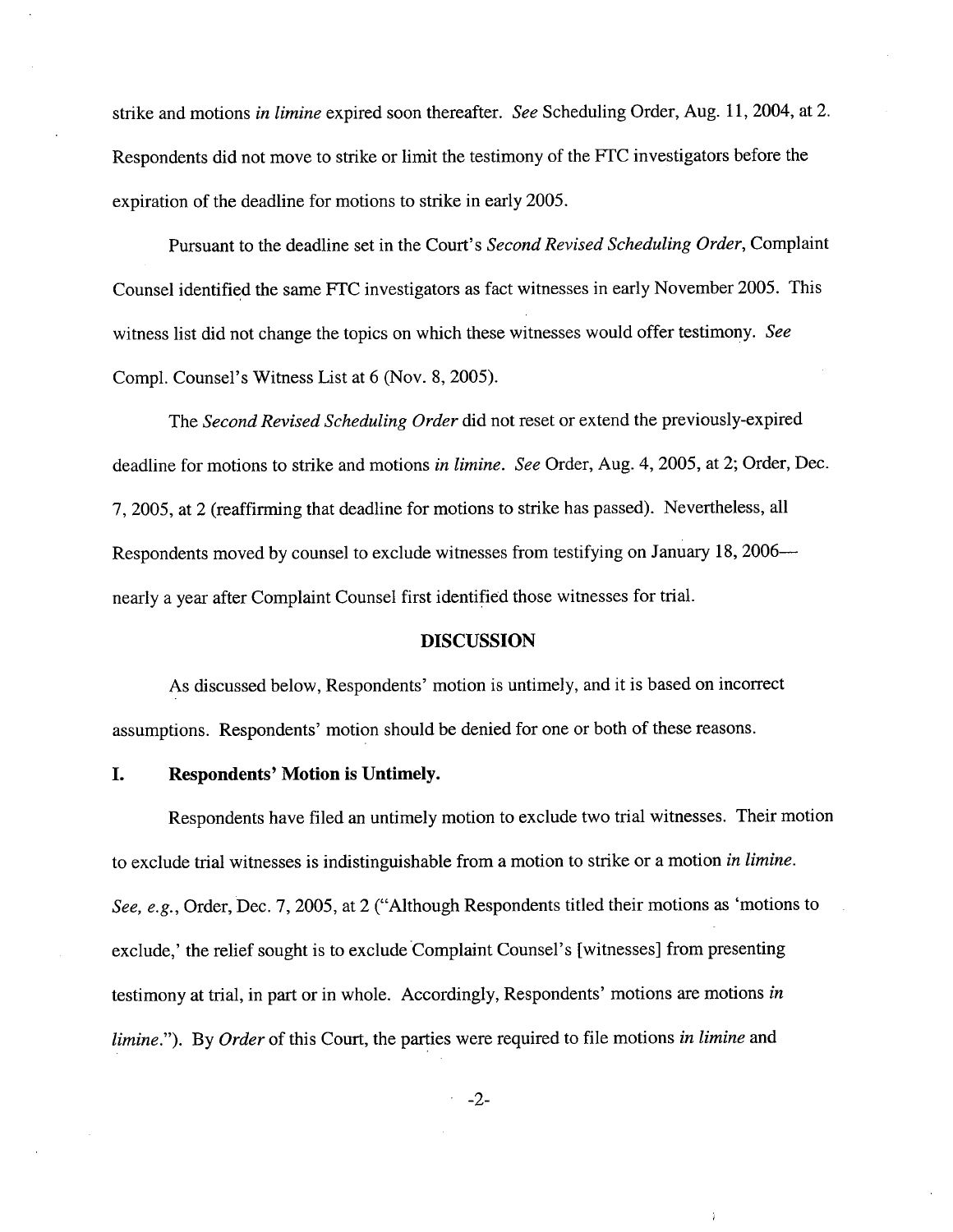motions to strike in spring 2005. See Order, Aug. 11,2005; Order, Aug. 4, 2005, at 2; Order, Dec. 7, 2005, at 2. Respondents have filed their present motion out of time, without showing good cause therefor. See Scheduling Order, Aug. 11, 2004, at  $\parallel$  1 ("extensions... to these deadlines will be made only upon a showing of good cause"). Respondents' motion is untimely and should be denied on that basis. See, e.g., Order, Dec. 7, 2005, at 2 (denying Respondents' motions to exclude three of Complaint Counsel's trial witnesses as untimely, stating: "A scheduling order is not a frivolous piece of paper, idly entered, which can be cavalierly disregarded by counsel without periL") (citation omitted).

The fact that Respondents cite the Court's recent January 10th Order in their motion does not constitute good cause for their motion. The Court's January 10th Order broke no new legal ground. It concluded, in part, that "the pre-Complaint investigations are clearly irrelevant to the present matters before the Court." Order, Jan. 10,2006, at 8. The Court's conclusion was expressly grounded in the principle, set forth over thirty years ago, that "(o)nce the Commission has... issued a complaint, the issue to be litigated is not the adequacy of the Commission's precomplaint information or the diligence of its study of the material in question but whether the alleged violation has in fact occurred." Id. (citing In re Exxon Corp., 83 F.T.C. 1759, 1760 (1974)). As discussed below, this principle does not affect the admissibility of our investigators' testimony. Here, however, it is sufficient to note that Respondents could have made the legal argument advanced in their latest motion many months ago. Respondents' motion is untimely.

## II. Respondents' Motion is Based On Erroneous Assumptions.

Respondents' motion to strike is based on two mistaken assumptions-first, that the Court's January 10th Order prohibits the admission of any evidence obtained in pre-Complaint

-3-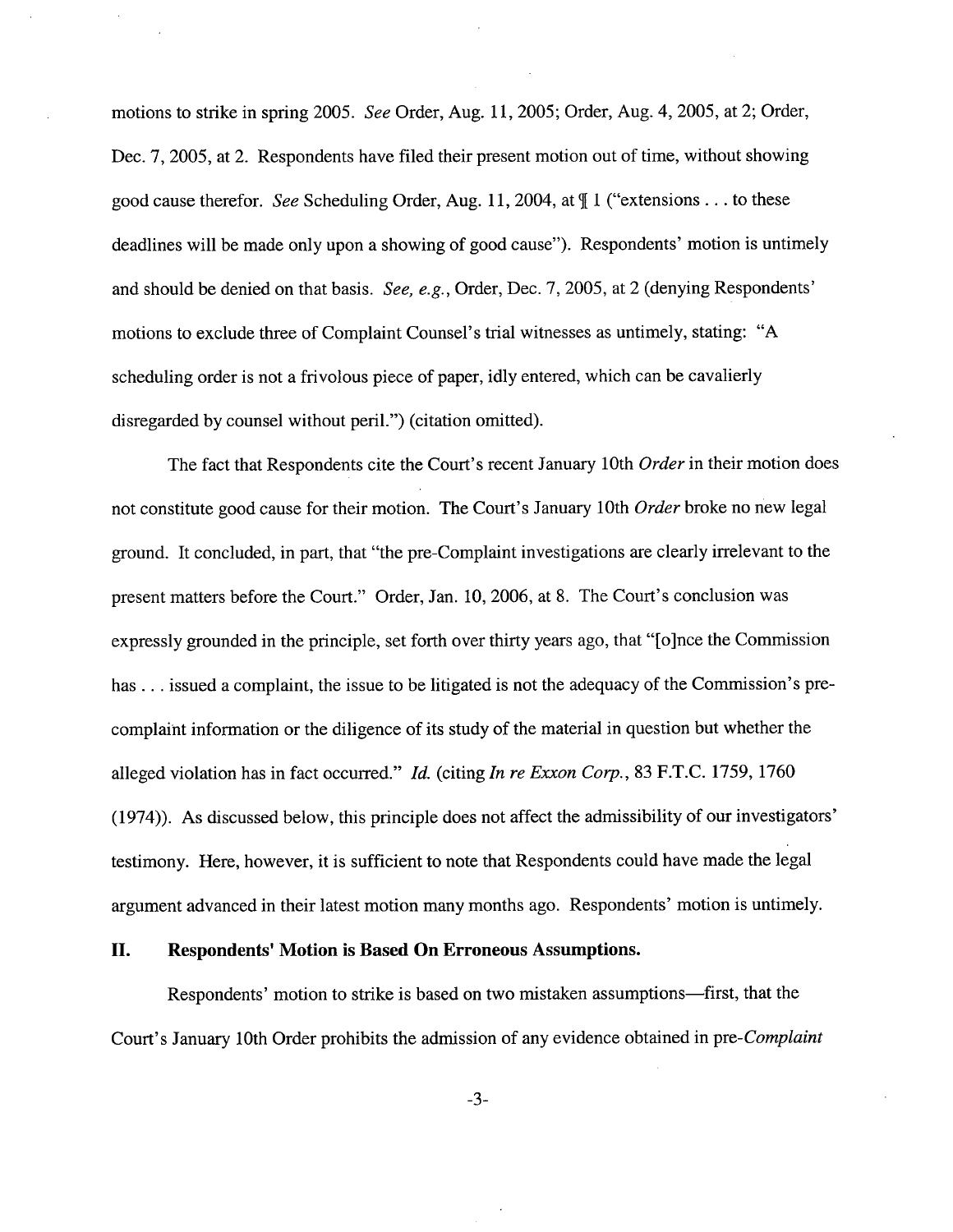investigations pertaining to Respondents' alleged acts or practices, and second, that the proffered testimony relates solely to pre-*Complaint* investigations. Both of these assumptions are incorrect.

## A. Respondents Have Misread the January  $10^{th}$  Order; Evidence Relating to Respondents' Alleged Acts or Practices is Admissible Irrespective of Whether It Was Obtained Before, or After, the Issuance of the Complaint.

Respondents appear to presume, and erroneously contend, that the Court's January  $10<sup>th</sup>$ Order precludes the admission of any evidence or testimony obtained in a pre-Complaint investigation. See Mot. to Excl. at 2. This assumption is false. The Court's Order was not so broad, and with good reason. RULE OF PRACTICE 3.43 sets forth the general standard for admissibility of evidence in adjudicate proceedings, and that standard is as follows:

Relevant, material, and reliable evidence shall be admitted. Irelevant, immaterial, and unreliable evidence shall be excluded. Evidence, even if relevant, may be excluded if its probative value is substantially outweighed by the danger of unfair prejudice, confusion of the issues, or if the evidence would be misleading, or by considerations of undue delay, waste of time, or needless presentation of cumulative evidence.

RULE 3.43. Under that RULE, evidence relevant to Respondents' alleged acts or practices is generally admissible. The RULE governing the admssion of evidence in these proceedings does not purport to limit the admissibility of evidence based on the time it was obtained. See id.

Respondents have seized on a single statement in the Court's January  $10<sup>th</sup> Order$ , that "the pre-Complaint investigations are clearly irrelevant to the present matters before the Court," Mot. to Excl. at 1 (quoting Order, Jan. 10,2006, at 8), and have taken it out of its context. In the paragraphs preceding that statement, the Court clearly reiterated that "the issue to be litigated is not the adequacy of the. . . pre-Complaint investigation," and that issues relating to the Commission's decision to issue the *Complaint* are irrelevant to whether Respondents violated the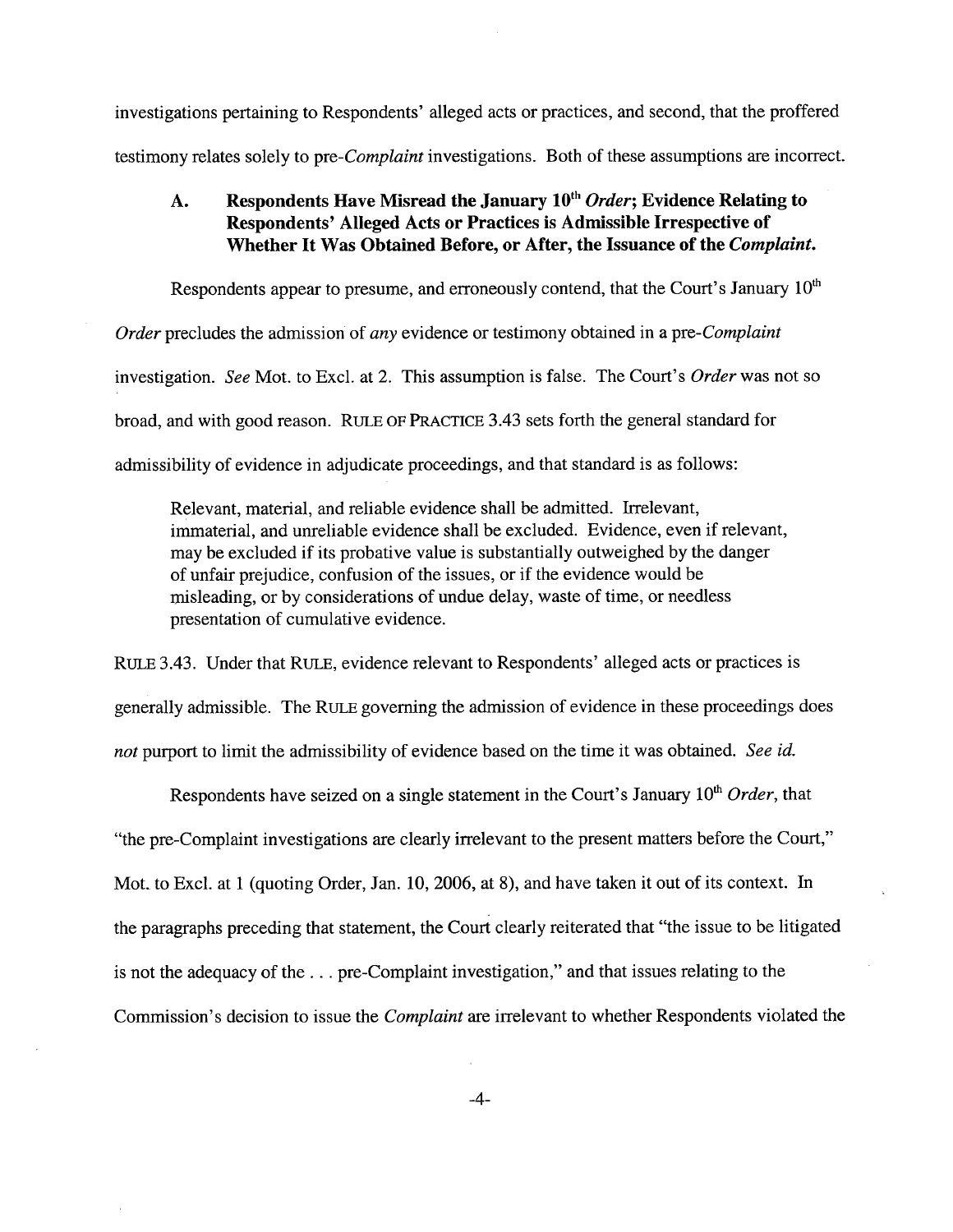FTC Act as alleged in that document. See Order, Jan. 10,2006 at 7-8. The Court drew the distinction between these two subjects quite distinctly: "(T)he issue to be tried is whether Respondents disseminated false and misleading advertising, not the Commssion's decision to file the Complaint."  $Id.$  (quoting Order, Nov. 4, 2004).

Respondents have misread the statement that "the pre-Complaint investigations are clearly irrelevant to the present matters before the Court," Order, Jan. 10,2006 at 8 (emphasis added), to somehow mean that the evidence obtained during the pre-Complaint investigation must be irrelevant and excluded. See Mot. to Excl. at 1 n.1 (arguing that January 10th Order on Complaint Counsel's timely motion in limine "should apply equally to both parties"). This is clearly not what the Court held. The Court did not hold that evidence obtained during the pre-Complaint investigation must be irrelevant and excluded. See Order, Jan. 10, 2006 at 7-8.

Respondents have cited no authority stating that evidence obtained in a pre-Complaint investigation of a respondent's acts or practices is inadmissible. We are aware of no such legal authority. The lack of any apparent authority supporting Respondents' proposition is no surprise. The RULES OF PRACTICE plainly contemplate that Complaint Counsel may obtain potentially relevant evidence for use at trial during a pre-*Complaint* investigation. See, e.g., RULE 3.40 (referrng to general use of "compulsory process under section 6, 9 or 20 of the (FTC) Act"). Excluding relevant evidence that Complaint Counsel happened to obtain before the issuance of the *Complaint* would frustrate the search for truth and cause unnecessary expense in the future. Such an order would prejudice Complaint Counsel in this case, impair the Administrative Law Judge's performance of fact-finding functions, and compel future Complaint Counsel to mount duplicative investigations to "re-unearth" evidence obtained in pre-*Complaint* investigations.

-5-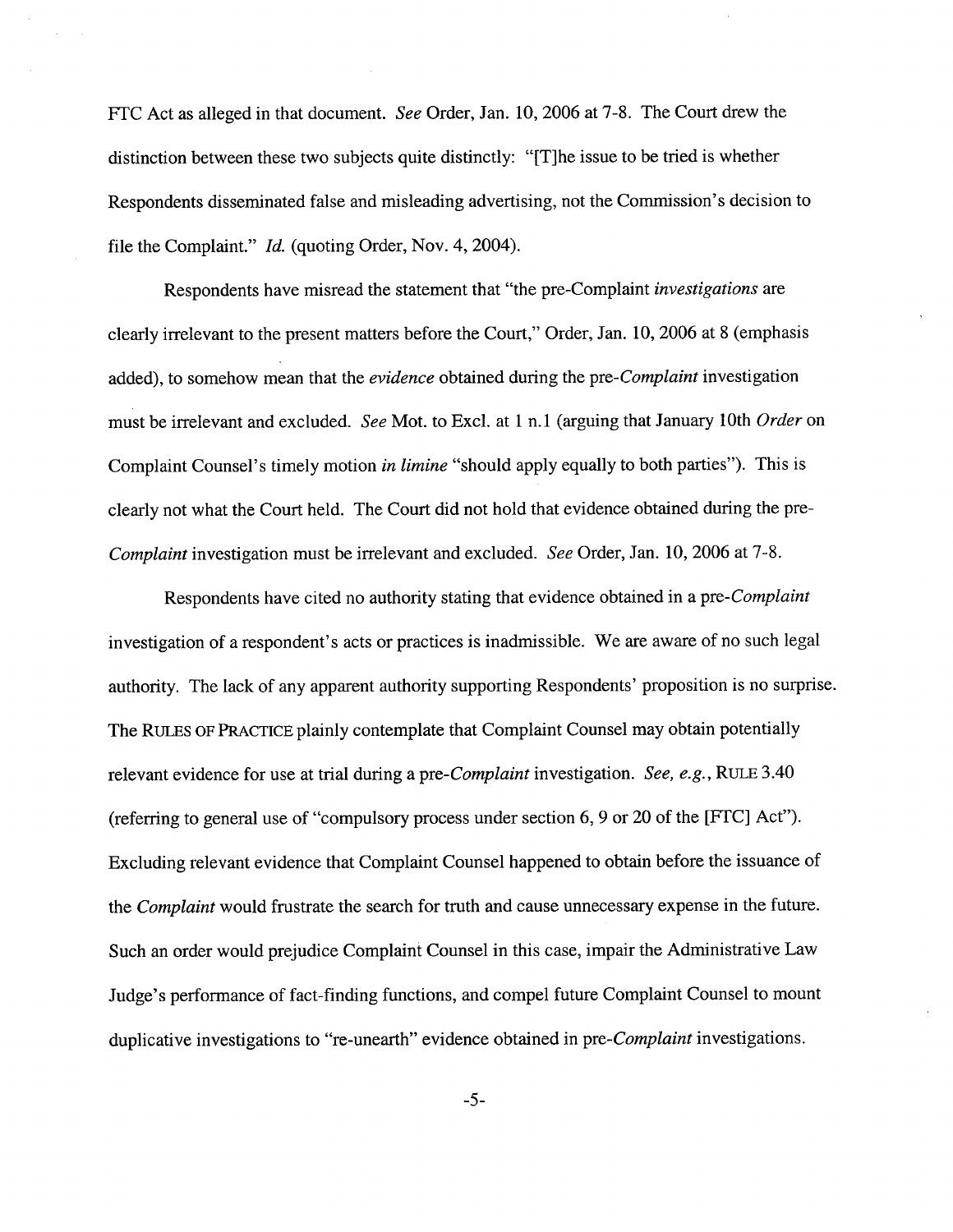## B. Respondents' Assumptions Regarding the Witnesses' Proffered Testimony Are Incorrect.

Respondents also base their motion on the speculative and unsubstantiated assumption that the FTC investigators' proffered testimony relates solely to a pre-Complaint investigation. This assumption is incorrect. The proffered witnesses have investigated and obtained evidence relevant to the allegations of the *Complaint* since the issuance of that document, and they are competent to testify concerning the evidence they have copied, reviewed, or examined.

Respondents may be attempting to argue that Complaint Counsel somehow intends to use the investigator witnesses to introduce evidence relating to pre-Complaint protocols or the Commission's basis for issuing the *Complaint.* See Mot. to Excl. at 1 n.1 (arguing that January 10th Order "should apply equally to both parties unless and until . . . reversed"). Complaint Counsel does not intend to introduce evidence on those irrelevant issues. To the extent that Complaint Counsel will present evidence obtained during a pre-Complaint investigation, that evidence will go to the core issue of the case: Respondents' deceptive acts or practices.

#### **CONCLUSION**

Respondents have filed another untimely motion to strike trial witnesses without demonstrating good cause therefor, a motion based on sweeping and inaccurate assumptions. Respondents' motion is untimely, speculative, and based on an flawed reading of the Court's January  $10<sup>th</sup> Order$ . Respondents' latest tardy motion in limine should be summarily denied.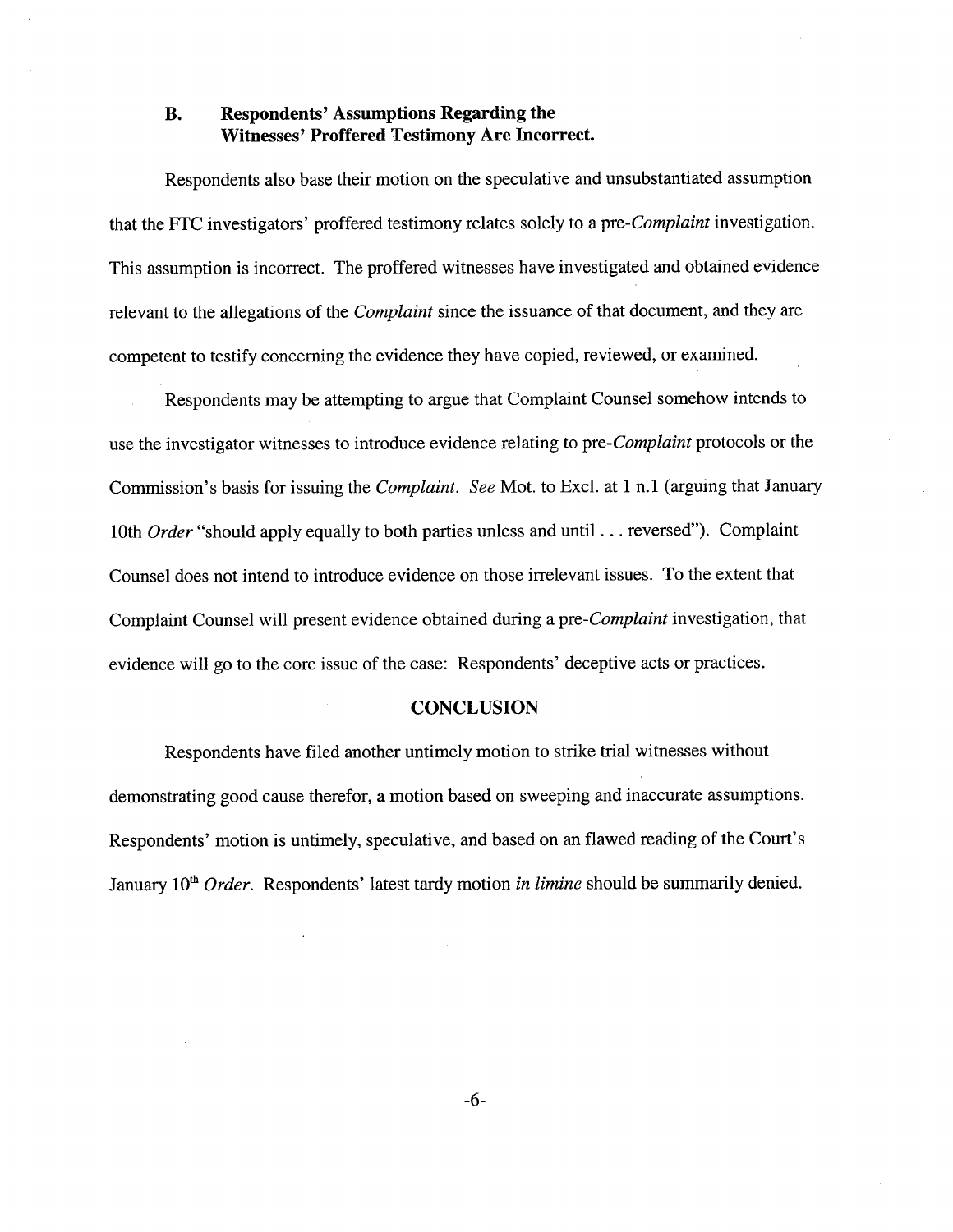Respectfully submitted,

Laureen Repin Lemuel Dowdy Walter C. Gross, III Joshua S. Millard Edwin Rodriguez Laura Schneider  $(202)$  326-3237 (202) 326-2981 (202) 326-3319 (202) 326-2454 (202) 326-3147 (202) 326-2604

Division of Enforcement Federal Trade Commission 600 Pennsylvania Avenue, N.W. Washington, D.C. 20580

Dated: January  $\mathcal{X}$ , 2006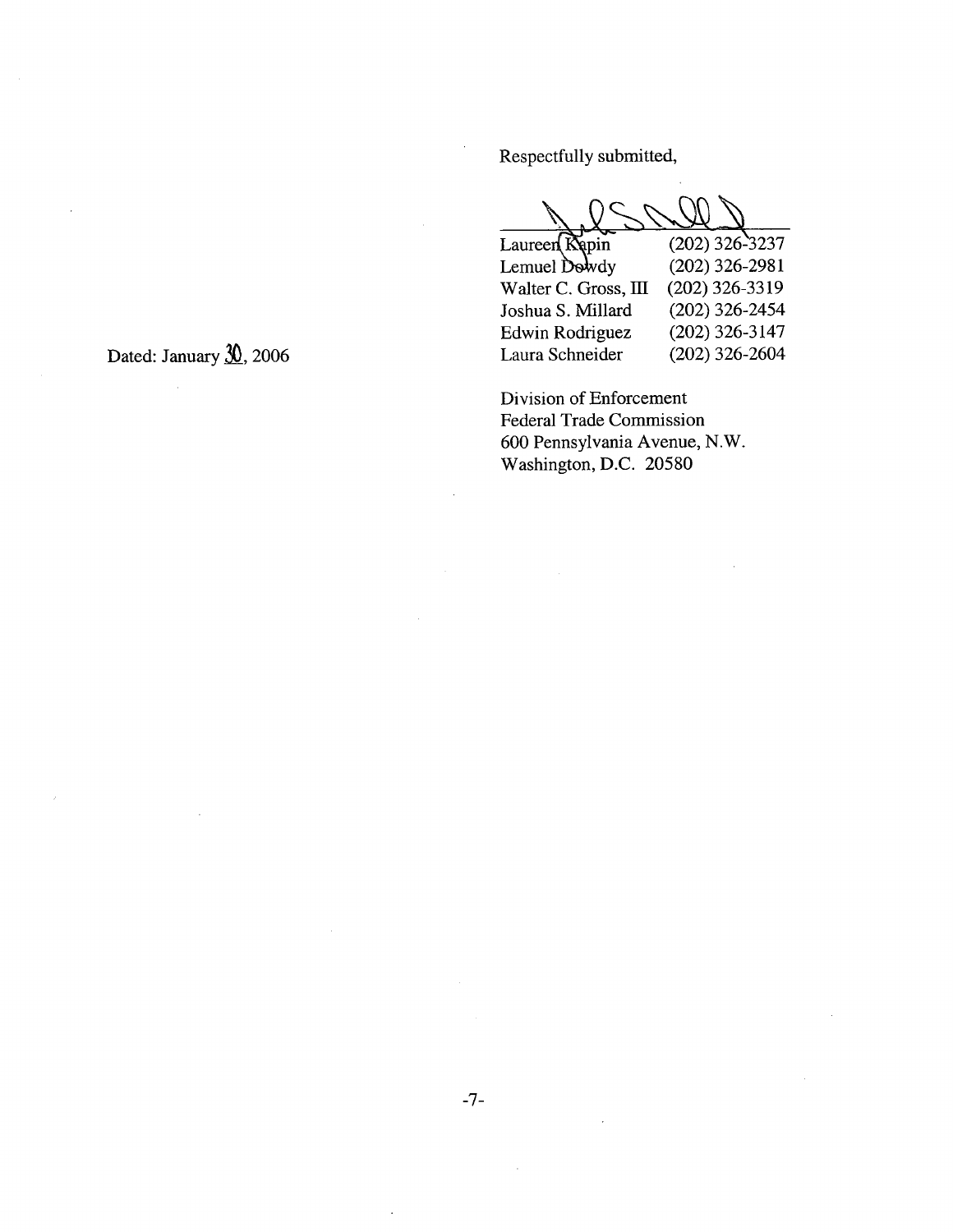## CERTIFICATION OF REVIEWING OFFICIAL

I certify that I have reviewed the attached public fiing, Complaint Counsel's Opposition to Respondents' Motion to Exclude FTC Investigator Witnesses, prior to its filing to ensure the proper use and redaction of materials subject to the *Protective Order* in this may be and protect against any violation of that Order or applicable RULE OF PRACTICE.

ames !L. Kohm

Associate Director, Division of Enforcement Bureau of Consumer Protection